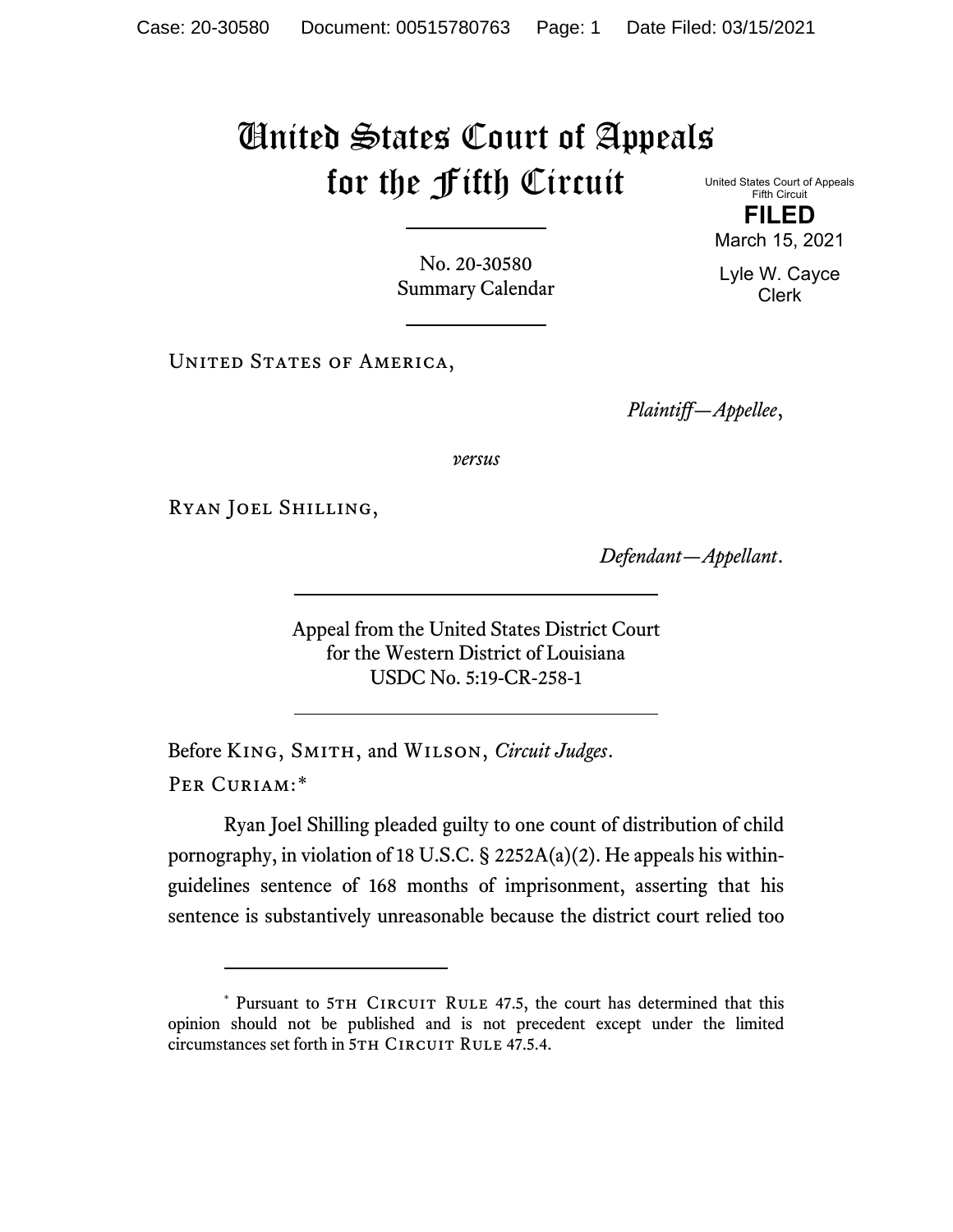## No. 20-30580

heavily on the advisory guidelines range and failed to give appropriate weight to the statutory sentencing factors set forth in 18 U.S.C. § 3553(a). For the reasons that follow, we AFFIRM.

Shilling asserts that the presumption of reasonableness typically afforded to within-guideline sentences should not be applied in this case. Further, he contends that the district court, in sentencing him, failed to consider his drug addiction, his remorse, his post-arrest conduct, the unlikelihood he will recidivate, and the long-term consequences of his conviction.

Sentences within the properly calculated advisory guidelines range, as is the case here, are presumed to be substantively reasonable. *United States v. Candia*, 454 F.3d 468, 471 (5th Cir. 2006). We infer from such a sentence that "the district court 'has considered all the factors for a fair sentence set forth in the Guidelines.'" *Id.* at 473 (quoting *United States v. Johnson*, 445 F.3d 793, 798 (5th Cir. 2006)). The presumption of reasonableness is rebutted only upon a showing that the sentence "(1) does not account for a factor that should have received significant weight, (2) gives significant weight to an irrelevant or improper factor, or (3) represents a clear error of judgment in balancing the sentencing factors." *United States v. Smith*, 440 F.3d 704, 708 (5th Cir. 2006).

To begin, we reject Shilling's argument that the presumption of reasonableness should not apply in this case. These assertions amount to nothing more than a disagreement with the Guidelines' policy considerations. And, although a district court may certainly depart from the Guidelines based on policy considerations, its refusal to do so does not render a sentence presumptively unreasonable. *See, e.g.*, *United States v. Mondragon-Santiago*, 564 F.3d 357, 366-67 (5th Cir. 2009) (noting that a district court's